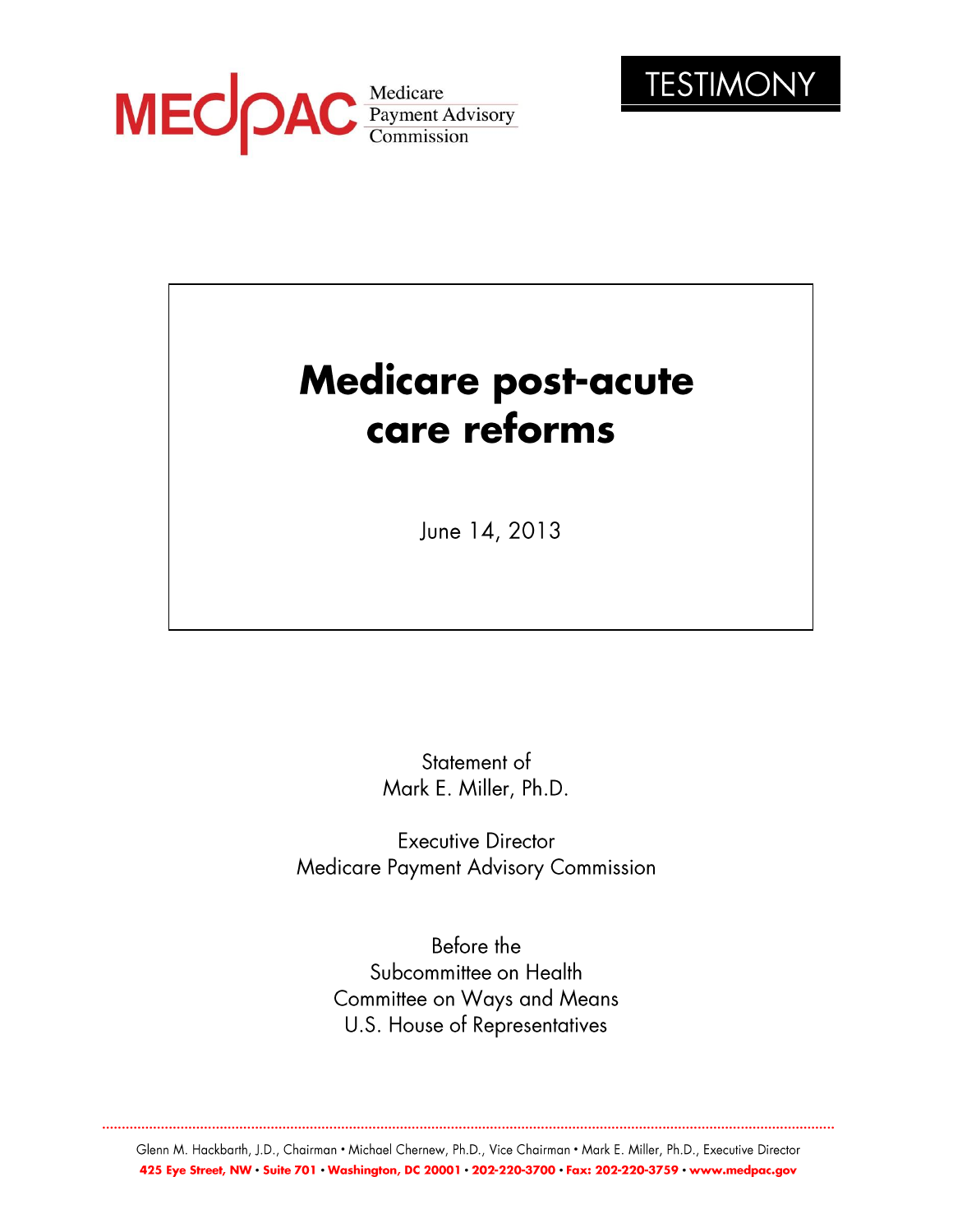Chairman Brady, Ranking Member McDermott, distinguished Committee members. I am Mark Miller, executive director of the Medicare Payment Advisory Commission (MedPAC). I appreciate the opportunity to be here with you this morning to discuss MedPAC's work on post-acute care in Medicare.

MedPAC is a congressional support agency that provides independent, nonpartisan policy and technical advice to the Congress on issues affecting the Medicare program. The Commission's goal is to achieve a Medicare program that ensures beneficiary access to highquality care, pays health care providers and plans fairly by rewarding efficiency and quality, and spends tax dollars responsibly.

The Commission has done extensive work on issues related to post-acute care (PAC); the way Medicare pays for these services; and the reforms that are needed to encourage a more seamless, patient-centered approach to match services and settings to the needs of each patient. We have considered reforms that would promote care coordination (such as bundled payments, accountable care organizations, and readmission policies), equalize payments made for similar services, and gather comparable data across PAC settings. Some changes, such as changes to fee-for-service (FFS) payments or the adoption of cross-sector quality measures, could be implemented relatively quickly. Payment reforms that cut across settings and fundamentally alter the way we pay for PAC will require continued hard work to design and implement.

## **Background**

PAC providers include skilled nursing facilities (SNFs), home health agencies (HHAs), inpatient rehabilitation facilities (IRFs), and long-term care hospitals (LTCHs). PAC providers offer important recuperation and rehabilitation services to Medicare beneficiaries. In 2011, about 43 percent of Medicare beneficiaries discharged from prospective payment system (PPS) hospitals went to a PAC setting. Of those, almost half went to SNFs, 39 percent received home health care, and the remainder went to other settings, including IRFs and LTCHs. While all or almost all beneficiaries admitted to IRFs, SNFs, and LTCHs have a prior hospital stay, two-thirds of home health episodes are admitted directly from the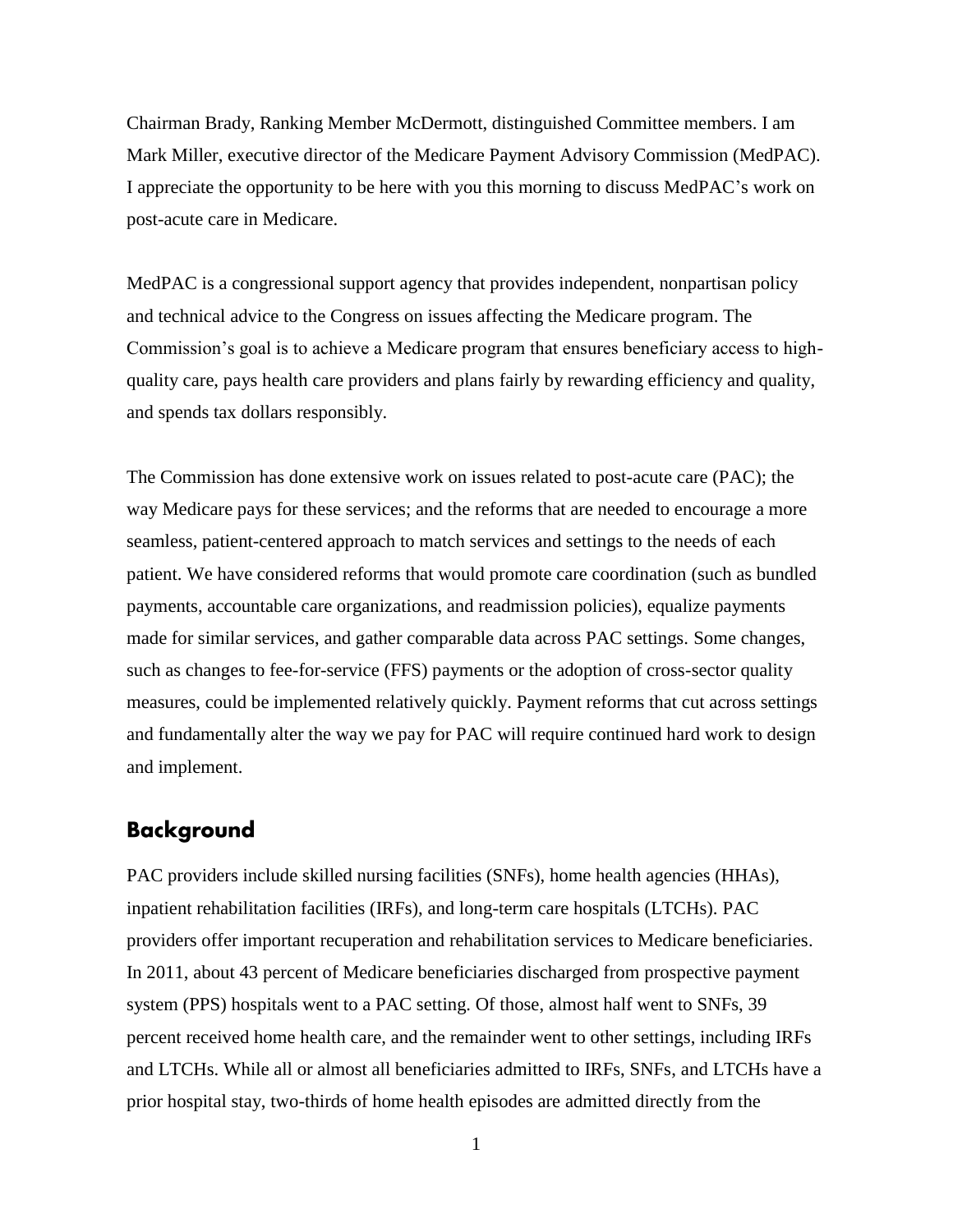community. The characteristics of these community admissions suggest these users have long-term care needs. Beneficiaries can also receive outpatient therapy after a hospital stay. Though rarely the first site of care for conditions that typically use PAC, beneficiaries may receive outpatient therapy after using PAC.

In 2012, PAC FFS spending totaled \$62 billion and accounted for 17 percent of FFS spending. PAC spending has more than doubled since 2000 (Figure 1). During this period, spending on a per capita basis rose 90 percent.

Figure 1. Large growth in Medicare's total and per capita spending on postacute care since 2000



Note: PAC (postacute care). These numbers are program spending only and do not include beneficiary cost sharing. Source: CMS Office of the Actuary.

The Commission has documented changes in the numbers of providers, the mix of services they furnish, and the patients they treat (Figure 2). The explosive growth in the number of HHAs, the increase in the number of beneficiaries receiving home health care, and the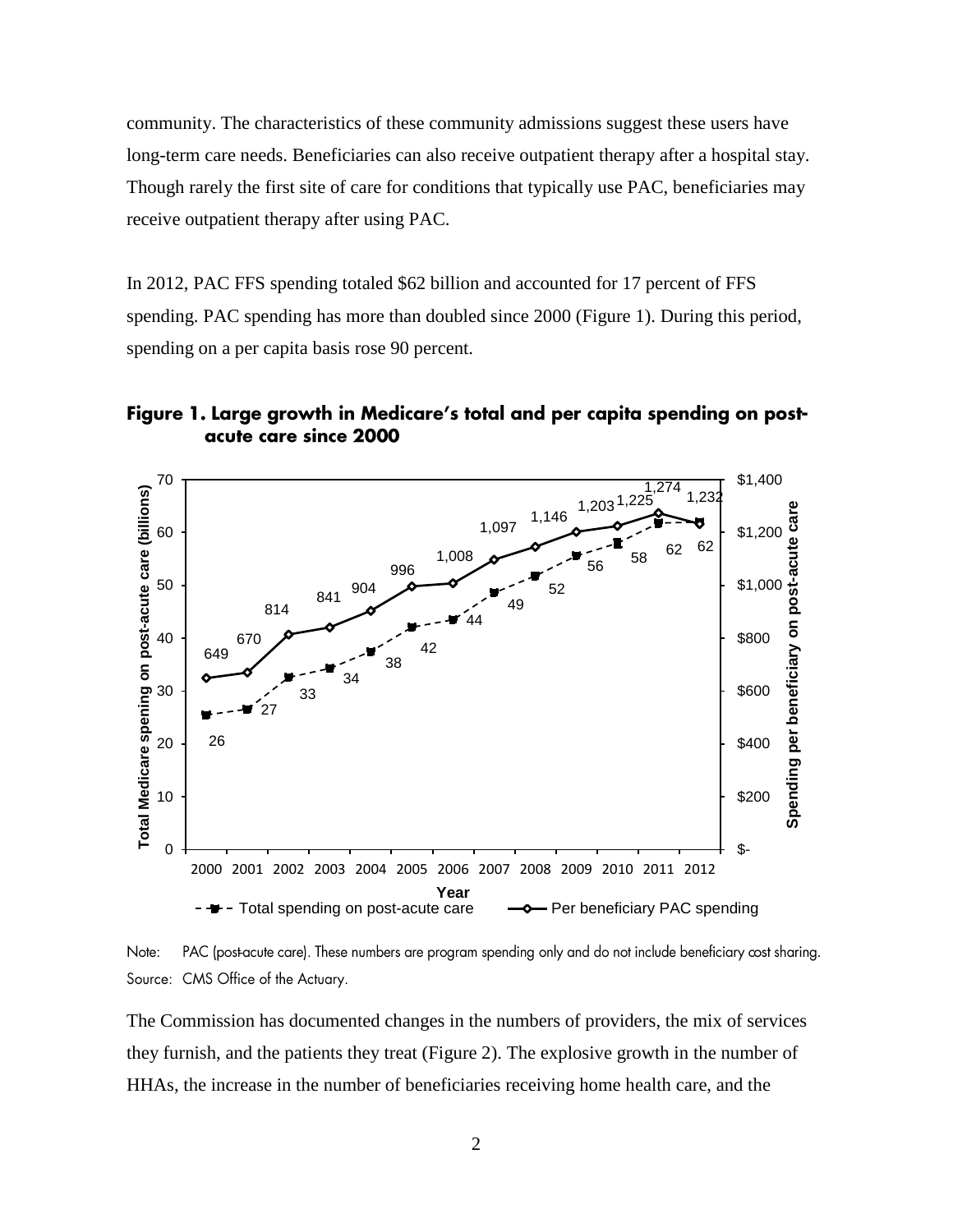amount of care beneficiaries receive explain the more than doubling of Medicare's spending on home health care services. The intensification of rehabilitation services furnished by SNFs drove the two-and-a-half-fold increase in spending on these services. Medicare payments to IRFs and LTCHs grew rapidly after the adoption of the PPSs until other policies were put in place to control the types of patients treated in these high-cost settings. An almost 60 percent increase in the number of LTCHs during this period contributed to Medicare's increased spending in this sector.



Figure 2. Medicare's spending on post-acute care has more than doubled since 2001

These numbers are program spending only and do not include beneficiary cost sharing. Note: Source: CMS Office of the Actuary.

## **Challenges that undermine PAC reforms**

Over many years, the Commission has discussed and made multiple recommendations regarding current Medicare's FFS payments and quality measures for PAC and the need for a more coordinated and integrated approach to PAC. Broad reforms to the way Medicare pays for PAC would encourage beneficiaries to go to settings that can provide the best outcomes for the lowest cost. Unfortunately, the FFS and PAC landscapes present many challenges to such reforms.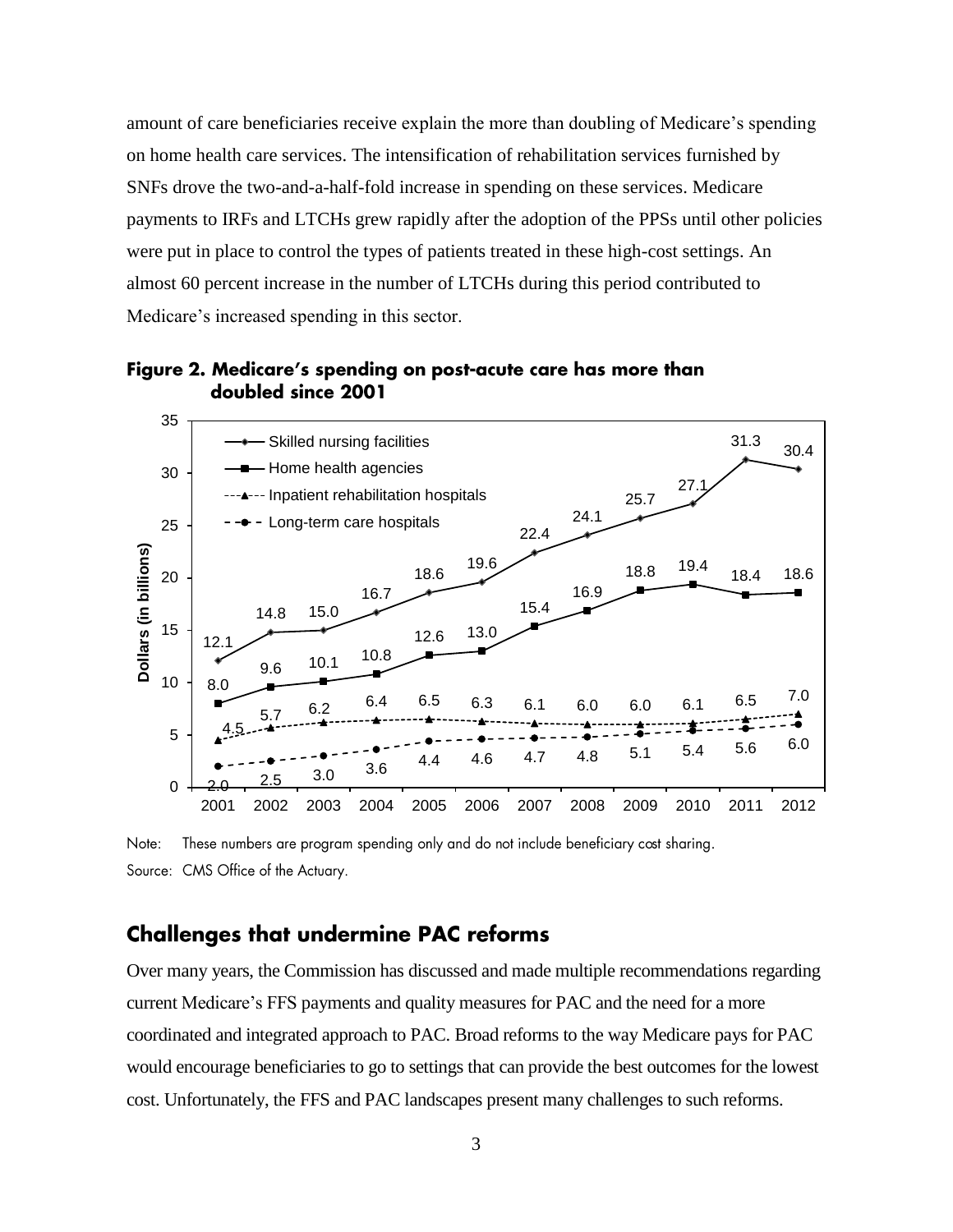First, PAC is not well defined and the need for PAC services is not always clear. Some patients can go home from an acute hospital stay without PAC, while others need it but receive services in varying amounts and in different settings. Still other patients may do best by staying a few more days in the acute care hospital and avoiding the transition to a PAC setting. Medicare's rules and clinical evidence do not clearly delineate the types of patients who belong in each setting and the amount of service needed. The use of outpatient therapy is similarly vexed by the lack of guidelines about when and how much therapy is appropriate for a given condition.

Another complication is that while different PAC settings can furnish similar services, Medicare pays them different rates depending on the setting. For example, patients recovering from the lowest severity strokes are treated in IRFs, SNFs, LTCHs, and with home health care. Furthermore, Medicare's payment incentives can influence providers' decisions about which beneficiaries to admit and the care they furnish. For example, the home health care and SNF PPSs favor rehabilitation care over medically complex care because therapy payments are based on the amount of service furnished, and the increases in payments outpace the increases in the costs. Providers can increase their payments by delivering more services. As a result, the variation in PAC service use per beneficiary is larger than for other services. PAC service use varies two-fold between low-use and high-use geographic areas, while inpatient hospital service use varies twenty percent (Table 1). At the extremes, the differences are even larger: PAC spending varies eight-fold, while inpatient hospital services vary 60 percent.

| <b>TADIC 1. COMPUTISOR OF SCI VICE USE VALIATION ACTOSS GEOGLAPHIC GLEGS</b> |                  |            |            |
|------------------------------------------------------------------------------|------------------|------------|------------|
| Ratio of high to low service-use areas                                       | <b>Inpatient</b> | Ambulatory | Post-acute |
|                                                                              | hospital         | care       | care       |
| Areas at the 90th to 10th percentiles                                        | 1.22             | 1.24       | 2.01       |
| Highest use to lowest use area                                               | 1.59             | 2.01       | 7.97       |

Table 1. Comparison of service use variation across geographic greas

Areas are defined as metropolitan statistical areas for urban counties and rest-of-state nonmetropolitan Note: areas for nonurban counties. Service use is measured as risk-adjusted per capita spending (adjusted for wages and special add-on payments) by sector among fee-for-service beneficiaries in each area.

Source: MedPAC analysis of 2006-2008 beneficiary-level Medicare spending from the Beneficiary Annual Summary File and Medicare inpatient claims.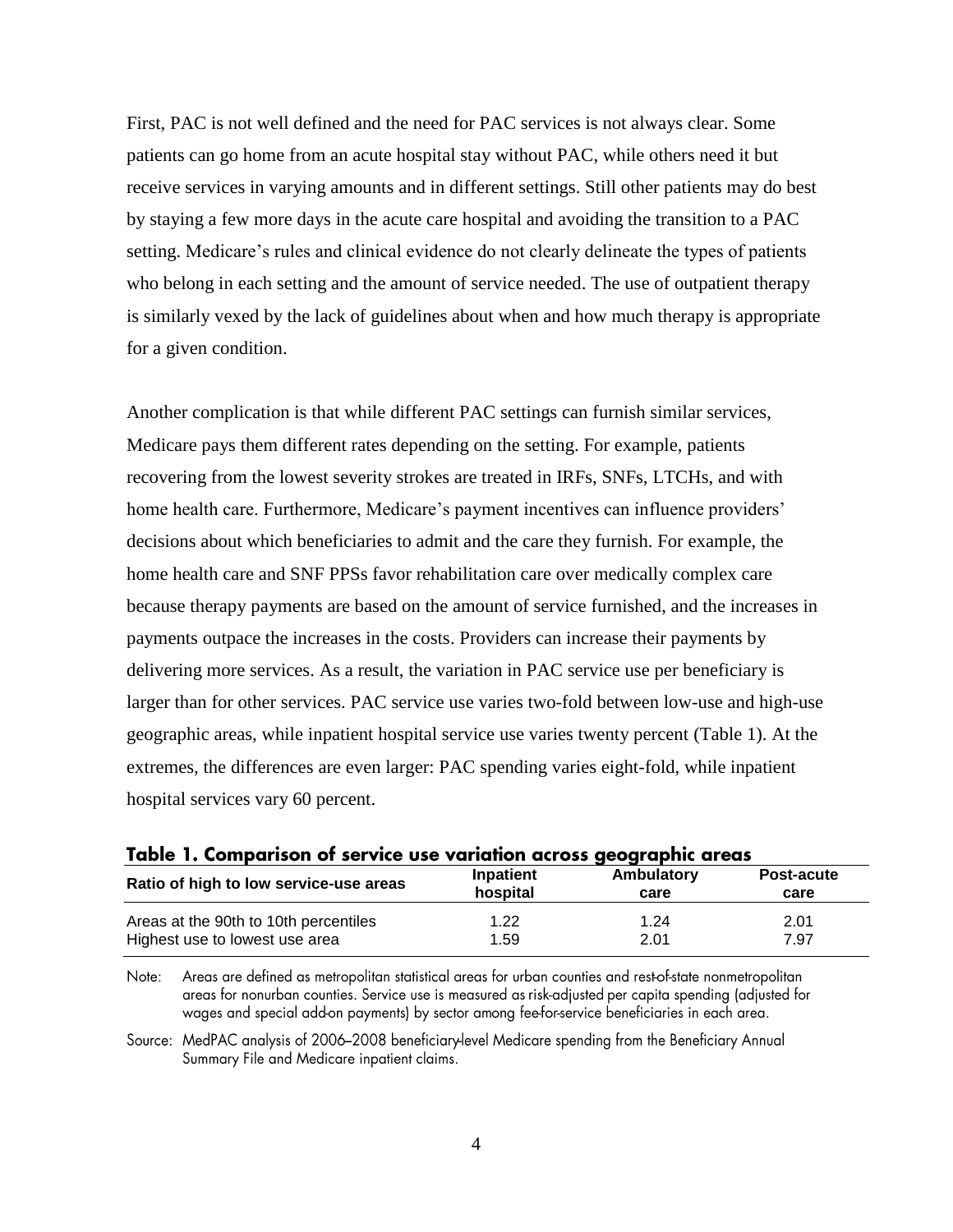Even among beneficiaries who used PAC and had similar care needs, Medicare spending on PAC varies more than three-fold (Table 2). These spending differences reflect the mix of post-acute care services (e.g., whether the beneficiary went to a SNF or an IRF) and amount of PAC used (e.g., the number of SNF days or home health care episodes).

|                                              | Spending on post-acute care<br>within 30 days of hospital<br>discharge |                    |                    |                                         |
|----------------------------------------------|------------------------------------------------------------------------|--------------------|--------------------|-----------------------------------------|
| <b>Condition</b>                             | <b>Mean</b>                                                            | 25th<br>percentile | 75th<br>percentile | Ratio of 75th<br>to 25th<br>percentiles |
| Coronary bypass w cardiac catheterization    | \$5,286                                                                | \$1,864            | \$6,913            | 3.7                                     |
| Major small & large bowel procedures         | \$6,100                                                                | \$2,110            | \$8,804            | 4.2                                     |
| Major joint replacement                      | \$8,152                                                                | \$3,890            | \$11,484           | 3.0                                     |
| <b>Stroke</b>                                | \$13,914                                                               | \$5,936            | \$19,371           | 3.3                                     |
| Simple pneumonia & pleurisy                  | \$7,039                                                                | \$2,351            | \$10,785           | 4.6                                     |
| Heart failure & shock                        | \$5,997                                                                | \$2,034            | \$9,331            | 4.6                                     |
| Fractures of hip & pelvis                    | \$11,688                                                               | \$8,213            | \$14,427           | 1.8                                     |
| Kidney & urinary tract infections            | \$8,040                                                                | \$3,335            | \$11,963           | 3.6                                     |
| Hip & knee procedures except major joint     |                                                                        |                    |                    |                                         |
| replacement                                  | \$13,608                                                               | \$10,526           | \$16,498           | 1.6                                     |
| Septicemia or severe sepsis w/o MV 96+ hours | \$8,282                                                                | \$3,344            | \$11,744           | 3.5                                     |
|                                              | Average of 10 conditions                                               |                    |                    | 3.2                                     |

Table 2. Medicare spending on post-acute care varies more than three-fold for conditions that often use these services

Post-acute care includes services furnished by home health agencies, skilled nursing facilities, inpatient Note: rehabilitation facilities, and long-term care hospitals. We risk adjusted spending using Medicare severitydiagnosis related groups (MS-DRGs) and standardized payments for differences in wages and special payments (such as teaching, disproportionate share, and outlier payments). Data shown are for patients assigned to MS-DRG acuity level 1 (no complications or comorbidities). Spending is for care furnished within 30 days after discharge from an inpatient hospital stay.

Source: Medicare Payment Advisory Commission. 2013. Report to the Congress: Medicare and the Health Care Delivery System. Washington, DC: MedPAC.

Current use patterns do not necessarily reflect how much care patients should receive or where they would best receive their care because there are no financial incentives for providers to refer patients to the most efficient and effective setting. Instead, placement decisions can reflect many factors, including the availability of PAC settings in the local market, the geographic proximity to PAC providers, patient and family preferences, or financial relationships between providers (for example, a hospital may prefer to discharge patients to providers that are part of its system or those it contracts with). PAC providers also have no incentive to consider the cost to Medicare of a patient's total episode of care or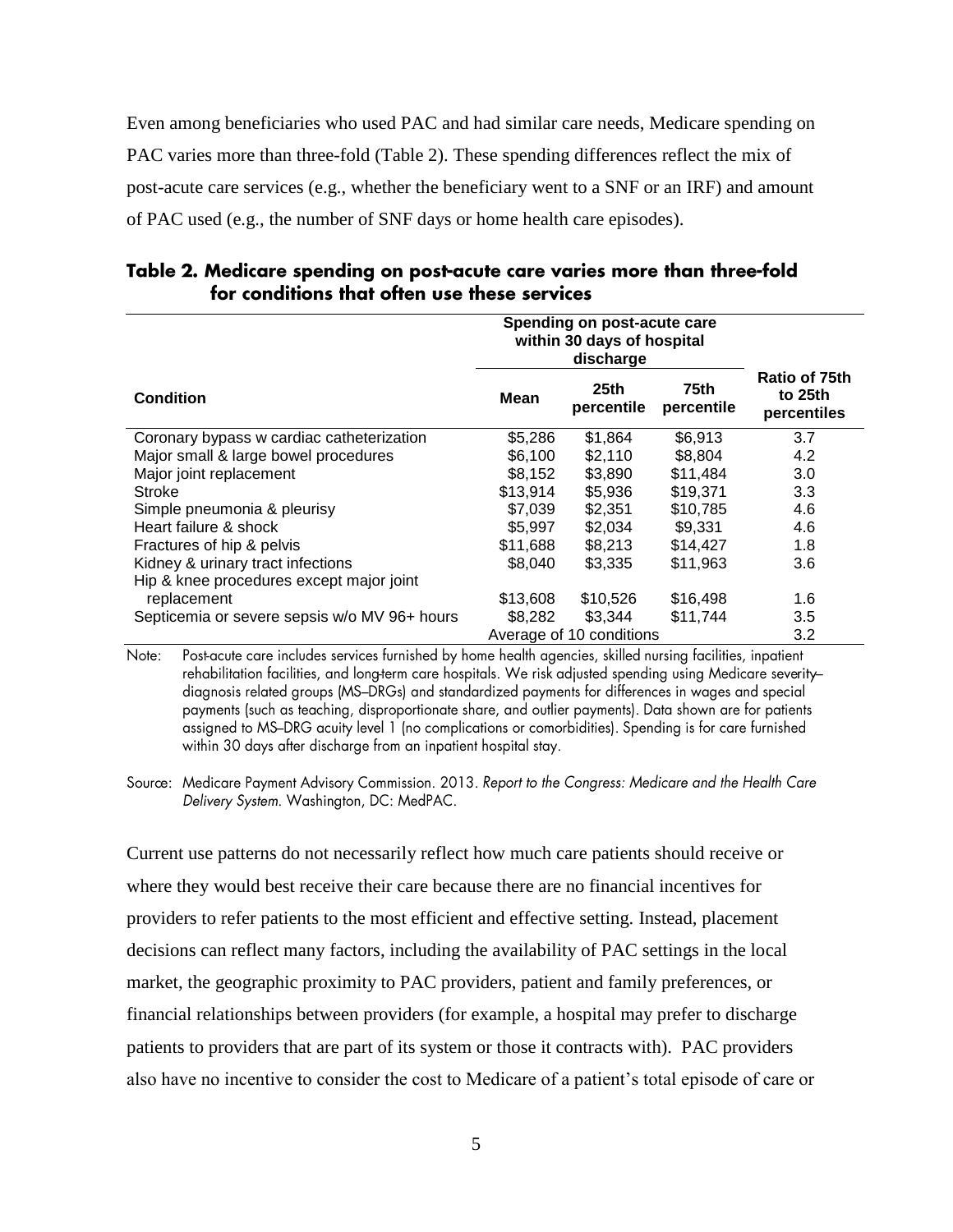to coordinate care across settings. As a result, providers focus on their silo of care, which may not best serve the beneficiary and potentially generates unnecessary costs to the program and beneficiaries.

Given the wide variation in service use, it is critical that Medicare and its beneficiaries compare the efficacy of services provided in different settings. However, currently PAC settings do not use a common patient assessment instrument, so the patients they treat and the outcomes they achieve cannot be easily compared. Medicare requires providers in the three settings (IRFs, HHAs, and SNFs) to use a tool specific to each setting and does not require LTCHs to assess patients using a uniform tool. Even for patient assessment data that are available, the measures, definitions, and scales differ.

#### Need to maintain accurate Medicare fee-for-service payments

Though not the end-point of payment reforms, Medicare must continue to ensure that FFS payment methods create appropriate incentives for providers, and the resulting payments are adequate and accurate. Three quick examples illustrate the responsiveness of the PAC industry to the PPSs' incentives and prices. First, the episode-based payment for HHAs created incentives to lower the number of visits per episode, and the average number declined 32 percent following the implementation of the PPS. Second, the SNF PPS and HHA PPS favor therapy services (over treatments required by medically complex patients), resulting in increases in the amount of therapy furnished and a shift to treating patients who require therapy services and away from treating medically complex patients. Last, the LTCH PPS pays much lower amounts for exceptionally short stays, so average lengths of stay now cluster just above the day thresholds to maximize payment with the minimum amount of services. Clearly, Medicare must concurrently refine its FFS policies while exerting pressure on providers to control their costs and be receptive to new payment methods and delivery reforms.

As required by law, each year the Commission makes recommendations regarding how payments should change for the coming year for services furnished under FFS Medicare. In making its determination, the Commission considers beneficiary access to services, the quality of care, providers' access to capital, and Medicare payments in relation to providers'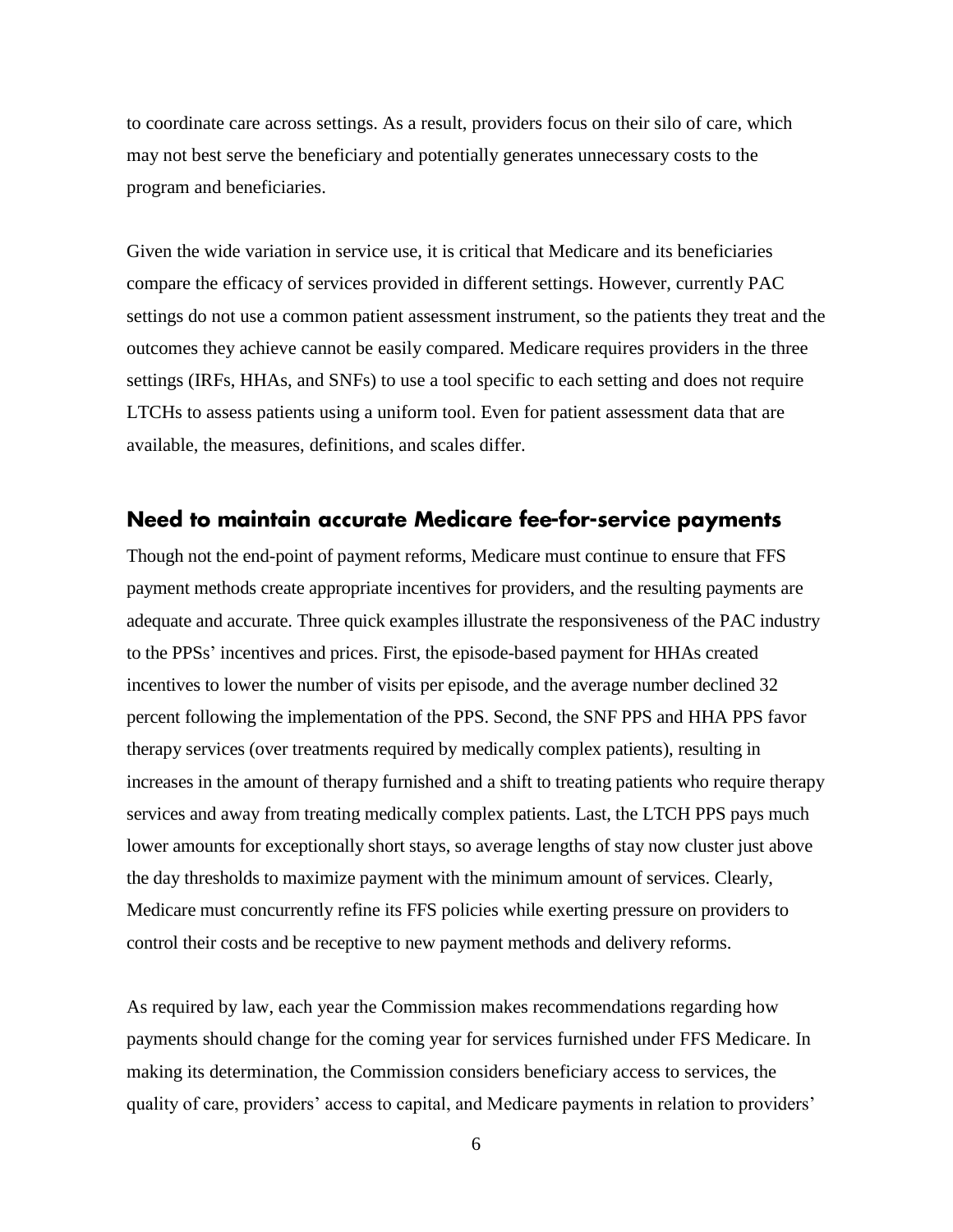costs to treat Medicare beneficiaries (referred to as the Medicare margin). In evaluating the adequacy of Medicare's payments, the Commission examines the level and distribution of Medicare margins across each sector and the ability of "efficient" providers to maintain relatively low costs and high quality of care.

This year, we recommended no update payments to IRFs and LTCHs for fiscal year 2014, concluding that providers in those sectors will be able to continue to provide appropriate access to care under current payment rates. For payments to SNFs and HHAs, we reiterated our previous recommendations to lower the level of payments and restructure the PPSs to base Medicare's payments on patient characteristics, not the amount of services furnished. In making these recommendations, the Commission considered the double-digit Medicare margins both sectors have experienced for many years (we estimate Medicare margins in 2013 to be 12 percent for HHAs and 12 percent to 14 percent for SNFs) and their incentives to furnish services for financial rather than clinical reasons and to select patients with certain care needs over others.

The Commission also assesses whether additional policies are needed to influence provider and beneficiary behavior. With poor definitions of the PAC products and a lack of clarity regarding who needs PAC services and how much service is appropriate, the sector is open to potential abuses from providers. Highly questionable patterns of home health care use led the Commission to recommend expanded medical review activities and the suspension of payments to and enrollment of new providers in areas with significant fraud. When providers tailor the amount of service they furnish to take advantage of the designs of the payment systems, Medicare spending can increase even though the care needs of patients did not similarly change. To engage beneficiaries in evaluating their use of home health care, the Commission also recommended a modest copayment for home health services not preceded by a hospital stay.

We recognize that managing updates and PPSs will not address the fundamental problem of paying providers regardless of the quality or the value of these services. To address these problems, two approaches must be taken. First, payments within Medicare FFS need to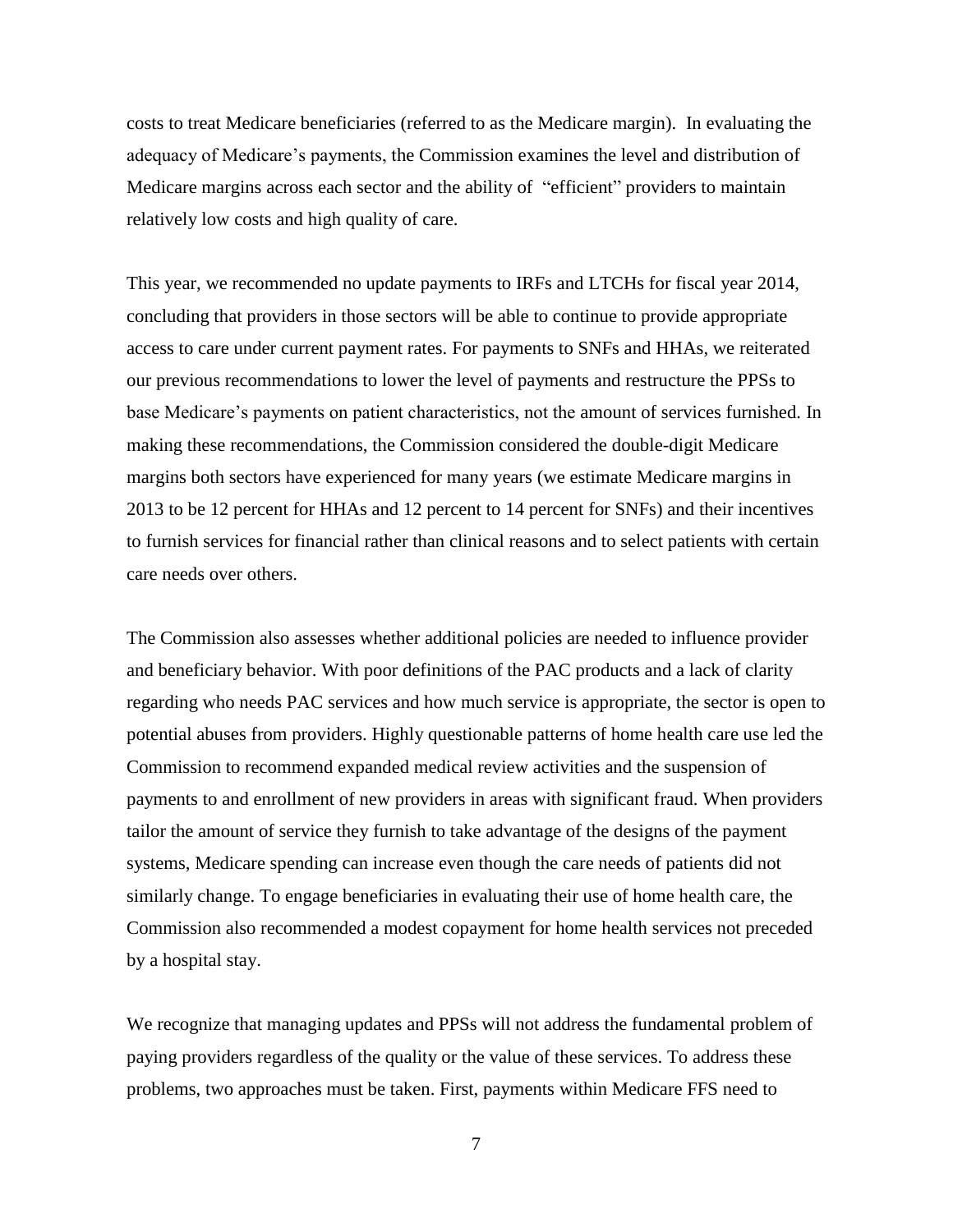encourage quality and care coordination to the extent possible, by—for example— instituting penalties for excessive readmission rates or tying a portion of payments to quality outcomes. Second, Medicare must shift away from FFS payments and toward integrated delivery systems such as bundled payments and accountable care organizations (ACOs).

### Reforms that promote care coordination

The Commission has worked on three broad reforms that encourage better care coordination among settings: bundled payments, ACOs, and aligned readmission policies across settings. Bundled payments and ACOs encourage providers to coordinate care to focus on managing patient outcomes and controlling costs. These reforms require providers to accept financial responsibility and accountability for care that extends beyond their immediate purview. Aligned readmission policies would create parallel incentives for hospitals and PAC providers to avoid unnecessary rehospitalizations. Many Medicare Advantage (MA) plans' policies deviate from FFS policies and are likely to be contemplated by entities participating in bundled payments or ACOs. For example, some MA plans are better at coordinating care across settings than others, some pay for home health care on a per-visit basis, and others do not require a prior three-day hospital stay for SNF care.

#### **Bundled payments and risk-based ACOs**

Under bundled payments and risk-based ACOs, Medicare would pay an entity for an array of services over a defined period of time. Under bundled payments, one payment bundle would cover all PAC services following a hospitalization. Under an ACO, participating health care providers assume some financial risk for the cost and quality of care delivered to a defined population and share in savings if they can limit costs while maintaining quality. Given the wide variation in PAC use, both reforms could yield considerable savings over time by replacing inefficient and unneeded care with a more effective mix of services. Bundled payments would give providers not ready or unable to participate in ACOs a way to gain experience coordinating care spanning a spectrum of providers and settings, thus facilitating progress toward larger delivery system reforms.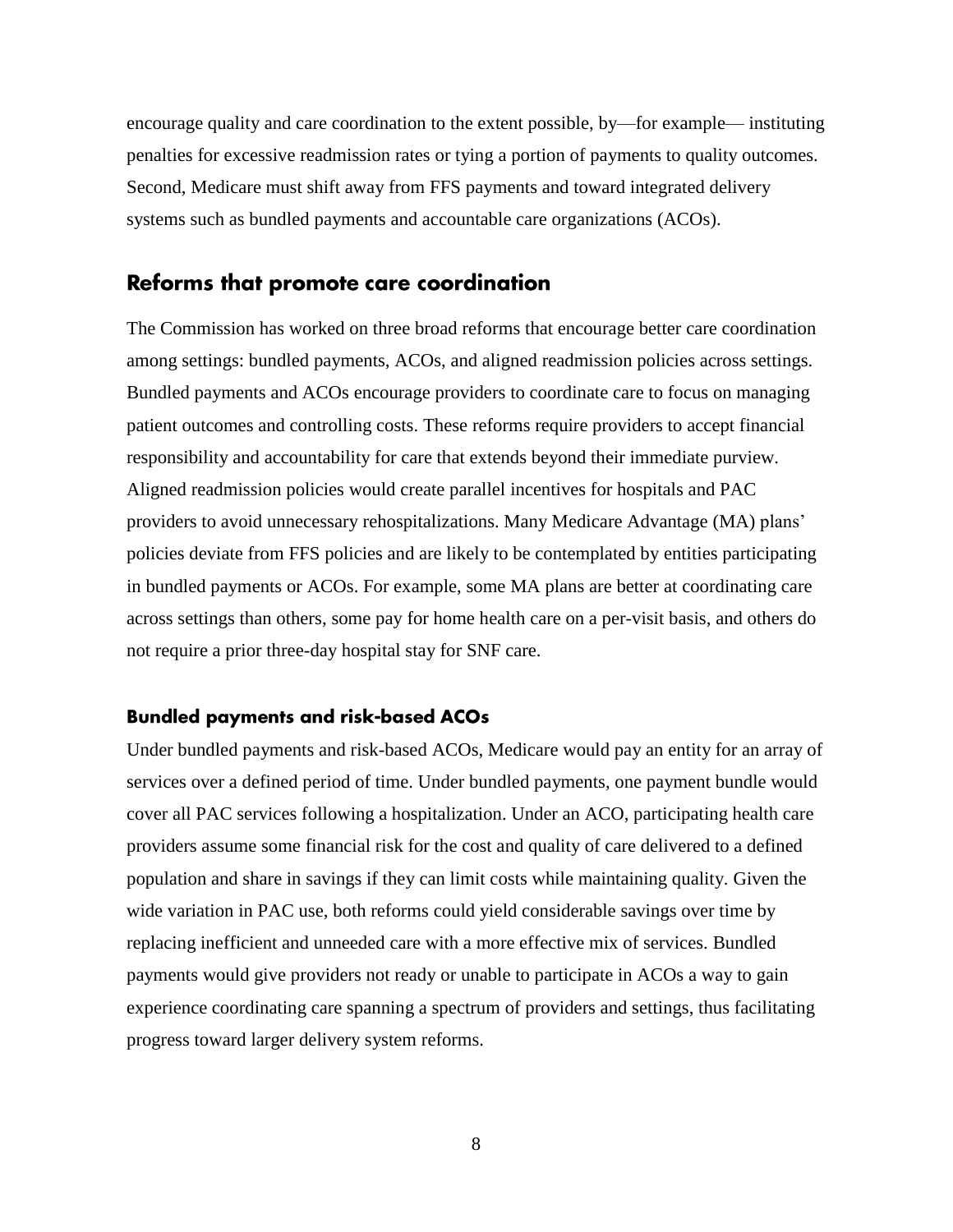The Commission recommended testing bundled payments for PAC services in 2008 and since then has examined a variety of bundle designs. Today, the Commission releases its June report, which includes a chapter describing the pros and cons of key design choices in bundling PAC services: which services to include in the bundle, the duration of the bundle, how entities would be paid, and incentives to encourage more efficient provision of care. Each decision involves tradeoffs between increasing the opportunities for care coordination and requiring providers to be more accountable for care beyond what they themselves furnish.

We also laid out possible approaches to paying providers, comparing an all-inclusive payment made to one entity with continuing to pay providers FFS. Though a single payment to one entity would create stronger incentives to furnish an efficient mix of services, many providers are not ready to accept payment on behalf of others and, in turn, pay them. Alternatively, providers could continue to receive payments based on FFS. To encourage providers to keep their spending low, a risk-adjusted episode benchmark could be set for each bundle, and providers could be at risk for keeping their collective spending below it. In establishing the spending benchmarks, current FFS spending levels may not serve as reasonable benchmarks given the FFS incentives to furnish services of marginal value. The return of any difference between actual spending and the benchmark could be tied to providers meeting certain quality metrics to counter the incentive to stint on services. For beneficiaries, bundled payments should improve care coordination and reduce potentially avoidable rehospitalizations.

Two-sided risk ACOs represent an opportunity to reward providers who control their costs, improve quality of care, better coordinate care, and become more engaged in their care management. The Commission examined CMS's proposed and final rules regarding how benchmark prices would be set, the structure of risk and rewards, beneficiary notification and assignment, and the quality measures ACOs are required to report. We also considered the ability of ACOs to generate savings in markets with high PAC use. We would expect ACOs to have the most success reducing use in markets with the most excess service use, just as we have seen MA plans have success in reducing their bids below FFS costs in markets with the most service use. In our discussions with ACO leaders, they expect to reduce PAC use but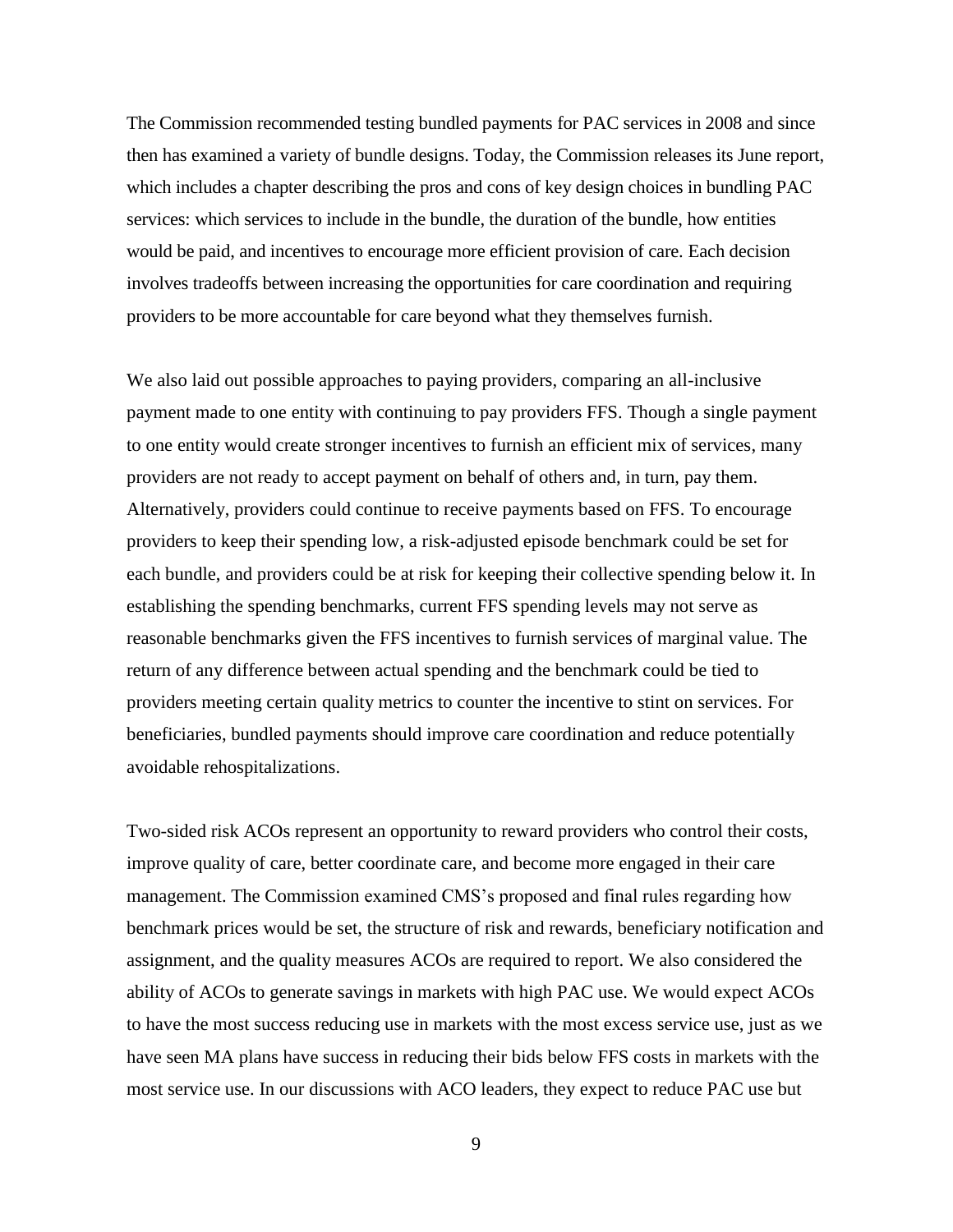acknowledge they have fewer utilization management tools at their disposal than MA plans. For example, they cannot implement prior authorization, modify service copayments as a way to constrain service use, or change Medicare FFS payment rules in purchasing PAC (such as the 3-day required hospital stay for SNF coverage or payment for a 60-day episode for home health care). If ACOs can lower their PAC use, Medicare could, in the longer term, realize savings.

#### **Expand readmission policies to PAC providers in FFS**

Based on analysis of the sources of variation in Medicare spending across episodes of care, in 2008 the Commission recommended that hospitals with relatively high readmission rates should be penalized. Beginning in October 2012, a readmission policy will penalize hospitals with high readmission rates for certain conditions. To increase the equity of Medicare's policies toward hospitals and SNFs with high readmission rates, last year the Commission recommended payments be reduced to SNFs with relatively high readmission rates, and we are working on similar policies for home health care and IRFs.

The Commission has examined expanding readmission policies to PAC settings so that hospital and PAC incentives are aligned and focused on unnecessary rehospitalizations. If providers are similarly at financial risk for rehospitalizations, they would have a stronger incentive to coordinate care between settings. In addition to minimizing the risks unnecessary hospital stays pose for beneficiaries, rehospitalizations raise the cost of episodes. Among 10 conditions that frequently involve PAC, we found Medicare spending for episodes with potentially preventable rehospitalizations was 70 percent higher than episodes without them (Table 3). Readmissions accounted for one-third of the episode spending. Furthermore, there is large variation in readmission rates, suggesting ample opportunity for improvement. For example, SNF rehospitalization rates for five potentially avoidable conditions vary by more than 60 percent between the best and worst facilities; hospitals' potentially preventable readmissions rates vary even more.

Aligned readmission policies would hold PAC providers and hospitals jointly responsible for the care they furnish. In addition, the policies would discourage providers from discharging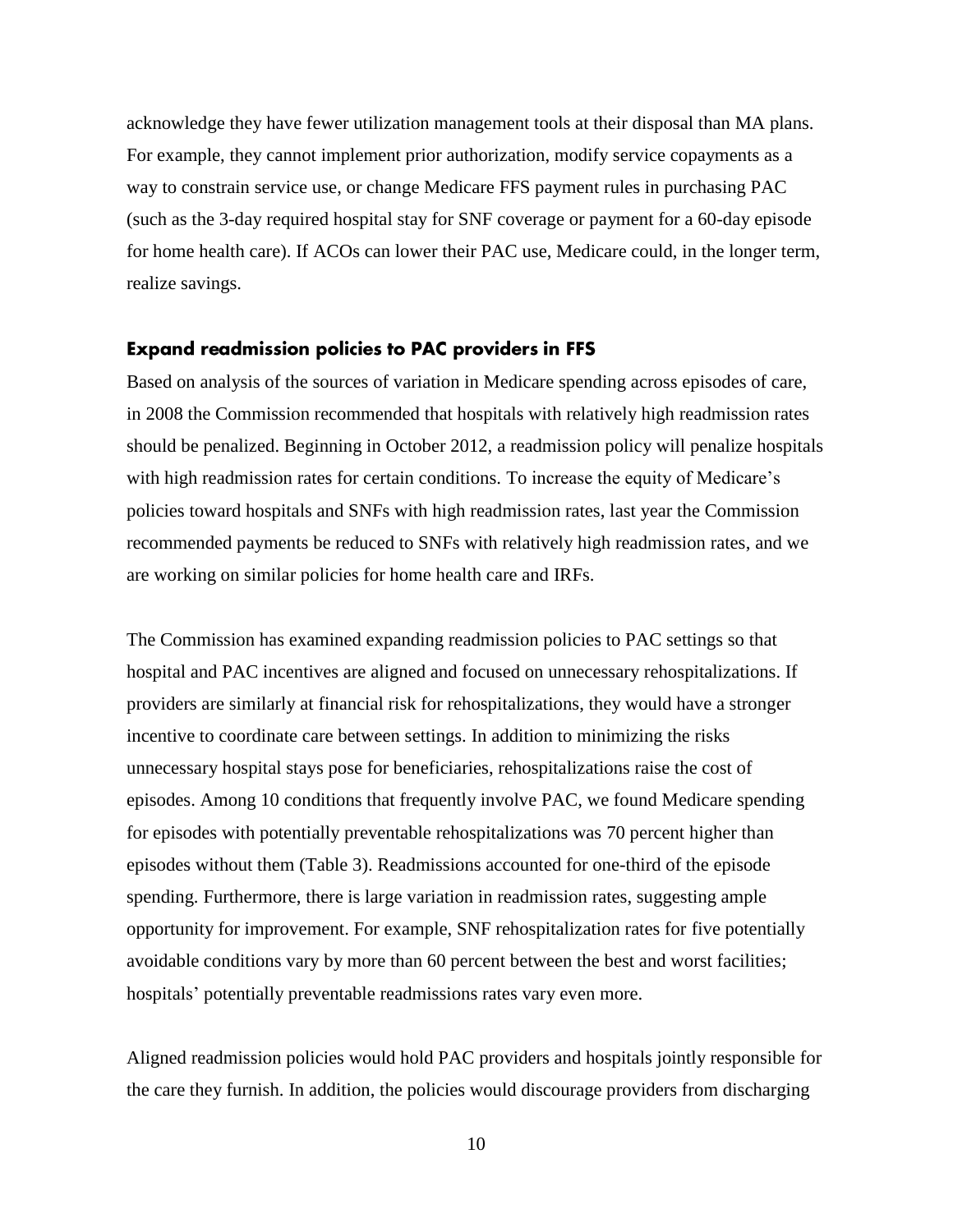patients prematurely or without adequate patient and family education. Aligned policies would emphasize the need for providers to manage care during transitions between settings, coordinate care, and partner with providers to improve quality. By creating additional pressure in the FFS environment, the policies would also create incentives to move to bundled payments or ACOs.

|                                                                            |                    | <b>Mean episode spending</b> | <b>Ratio of</b><br>spending for<br>episodes with<br>readmission to |               |
|----------------------------------------------------------------------------|--------------------|------------------------------|--------------------------------------------------------------------|---------------|
|                                                                            | <b>Readmission</b> | With                         | Without                                                            | those without |
|                                                                            | rate               | readmissions                 | readmissions                                                       | readmissions  |
| Coronary bypass w/ cardiac<br>catheterization<br>Major small & large bowel | 12%                | \$51,159                     | \$38,585                                                           | 1.3           |
| procedures                                                                 | 9%                 | \$32,725                     | \$20,747                                                           | 1.6           |
| Major joint replacement<br>Hip & femur procedures except                   | 5%                 | \$32,724                     | \$20,445                                                           | 1.6           |
| major joint                                                                | 8%                 | \$34,629                     | \$25,474                                                           | 1.4           |
| <b>Stroke</b>                                                              | 8%                 | \$26,978                     | \$16,624                                                           | 1.6           |
| Simple pneumonia & pleurisy                                                | 8%                 | \$19,071                     | \$8,885                                                            | 2.1           |
| Fractures of hip and pelvis                                                | 7%                 | \$23,318                     | \$15,770                                                           | 1.5           |
| Kidney & urinary tract infections<br>Septicemia without ventilator 96+     | 9%                 | \$18,309                     | \$9,112                                                            | 2.0           |
| hours                                                                      | 10%                | \$25,249                     | \$13,726                                                           | 1.8           |
| Heart failure and shock                                                    | 13%                | \$19,244                     | \$9,078                                                            | 2.1           |
| Average for 10 conditions                                                  | 9%                 |                              |                                                                    | 1.7           |

#### Table 3. Lowering readmissions presents an opportunity to improve care coordination and lower Medicare spending

Episodes were initiated by a hospital stay and include postacute care (home health agencies, skilled Note: nursing facilities, inpatient rehabilitation facilities, and long-term care hospitals), potentially avoidable readmissions, and the physician services furnished during the hospital stay and during institutional postacute care within 30 days after discharge from the hospital. We risk adjusted spending using Medicare severity-diagnosis related groups (MS-DRGs) and standardized payments for differences in wages and special payments (such as teaching, disproportionate share, and outlier payments). Data shown are for patients assigned to MS-DRG acuity level 1 (no complications or comorbidities).

Source: Medicare Payment Advisory Commission. 2013. Report to the Congress: Medicare and the Health Care Delivery System. Washington, DC: MedPAC.

## Reforms to eliminate price differences across settings

The Commission has long believed that PAC providers should be paid based on the

characteristics of the patients they treat, not the site of service. As a broad reform, bundled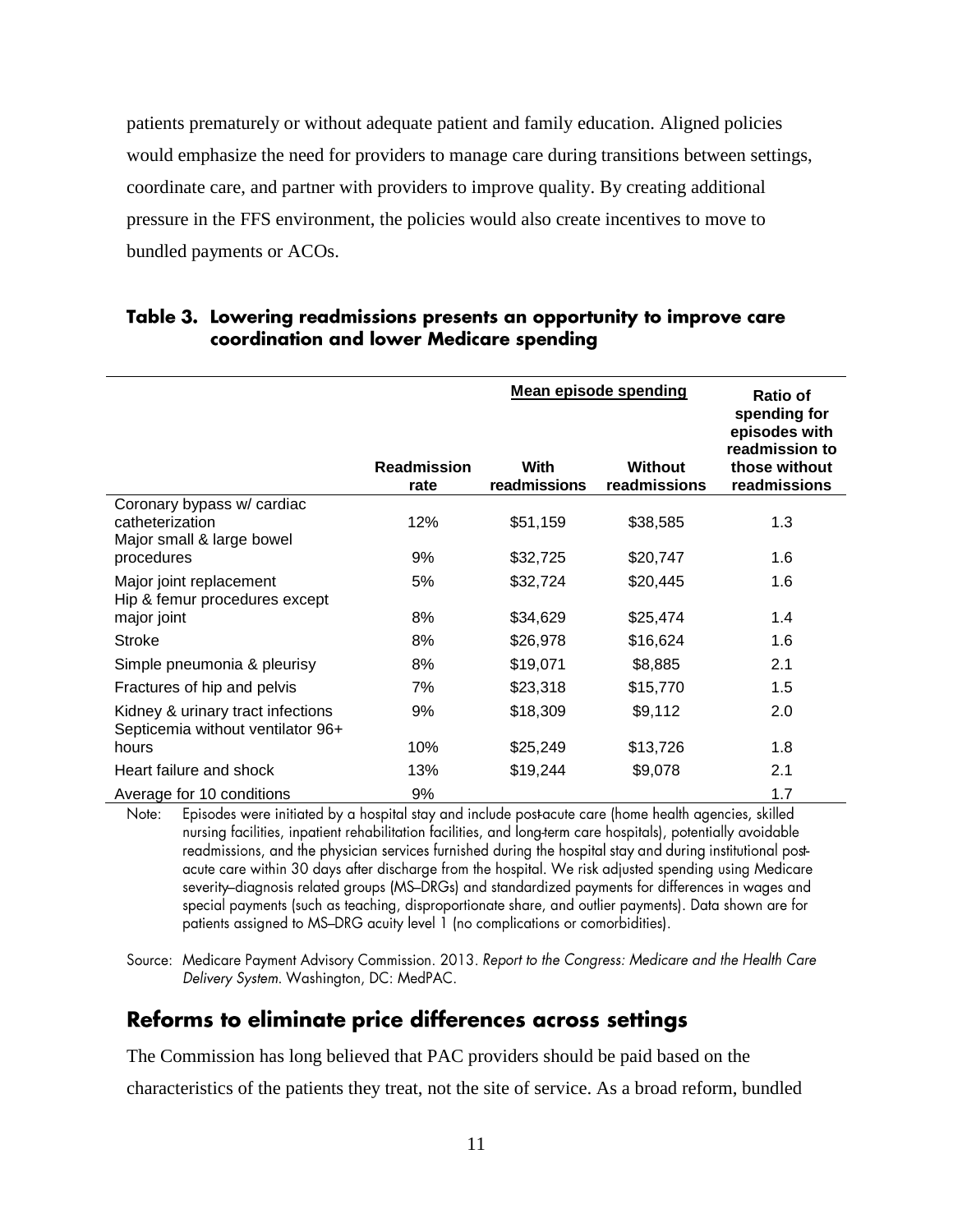payments would establish a single price for an episode of care, leaving decisions about the mix of services beneficiaries will receive to providers.

Equal payments for similar PAC services would build on other Commission work examining Medicare's payments for select ambulatory services. Medicare currently pays more for the services furnished in hospital outpatient departments (OPDs) or ambulatory surgical centers (ASCs) than when the same service is provided in a physician's office. Responding to the payment differentials, many services have migrated from physicians' offices to OPDs, and some ASC owners have sold their facilities to hospitals. As a result of these shifts in site of service, Medicare spending and beneficiary cost sharing have increased.

In 2012, the Commission recommended equalizing payments made to OPDs and freestanding physicians' offices for evaluation and management visits. In our June 2013 report to the Congress, we identified other ambulatory services frequently performed in OPDs, ASCs, and physicians' offices for which there are large differences in Medicare's payments, and which can be safely performed in the lower cost setting. The Commission established criteria for selecting potential services related to the mix of sites used, patient severity, similarity of service definitions, and frequency of an associated emergency department visit (which raises the service costs). Narrowing or eliminating payment differences across ambulatory sites for the same service would lower Medicare spending and beneficiary cost sharing.

This year the Commission began an examination of how Medicare could equalize payments for similar patients treated in long-term care hospitals (LTCHs) and acute care hospitals. Medicare pays LTCHs considerably more than acute care hospitals for comparable patients. Furthermore, a study by RTI International used a definition of chronically critically ill to evaluate patients treated in LTCHs and estimated that one-half of patients admitted to LTCHs did not require this level of care.

The Commission is considering various approaches that would establish a uniform payment for comparable patients treated in acute care hospitals and LTCHs, but acknowledges that designing such a policy is difficult. Ideally, payments to LTCHs for patients who do not require this level of care would be lowered and payments to acute care hospitals that treat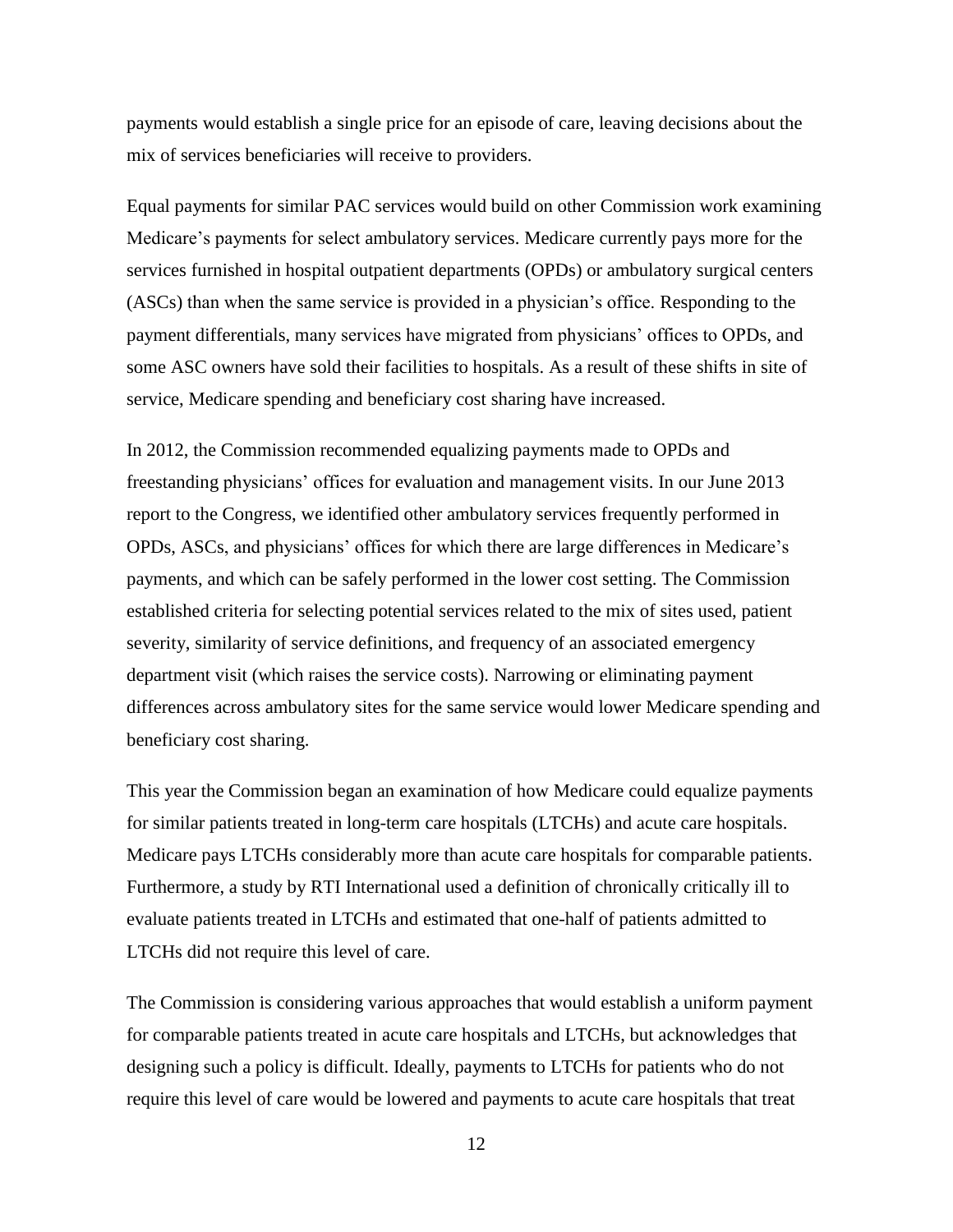LTCH-equivalent patients would be raised, without using criteria that can be gamed by providers. Eliminating payment differences between LTCHs and acute care hospitals would help ensure that acute care hospitals located in markets without LTCHs were not disadvantaged and would dampen the incentive for LTCHs to admit patients who do not require this level of care.

Our efforts on bundling and site-neutral payments are consistent with work sponsored by CMS to evaluate whether payments could be harmonized across PAC settings. In 2012, CMS released its evaluation of a demonstration that collected comparable nursing and therapy resource use and developed a patient assessment instrument to be used across PAC settings. The evaluation found a common set of patient characteristics that explained much of the variation in nursing and therapy costs across settings. The finding indicates a common casemix measure could be developed across the institutional settings (SNF, IRF, and LTCH), with more analysis required to integrate HHAs into a common system. The other three institution-based settings had more similar costs and could be more readily integrated in a single case-mix system.

## Reforms require comparable data across PAC settings

Without uniform information about the patients discharged from the hospital and treated in different PAC settings, it is difficult to make appropriate placement decisions and to compare the costs and outcomes across settings. In 2005, the Commission called for such a common assessment tool so that patients, their service use, and outcomes could be compared across settings. As noted above, CMS completed a mandated demonstration of a common assessment tool in 2011 and concluded that the tool it developed could serve as a single tool for all settings. CMS now needs to outline its plans for how to adopt this tool, or a subset of its elements, across PAC settings and in hospitals.

Comparable patient information is critical to adjusting payments for differences in patients and their care needs. Accurate risk adjustment helps ensure providers do not select certain patients or stint on the care they furnish. Furthermore, as Medicare moves to value-based purchasing, adequate risk adjustment enables fair comparisons of outcomes across providers.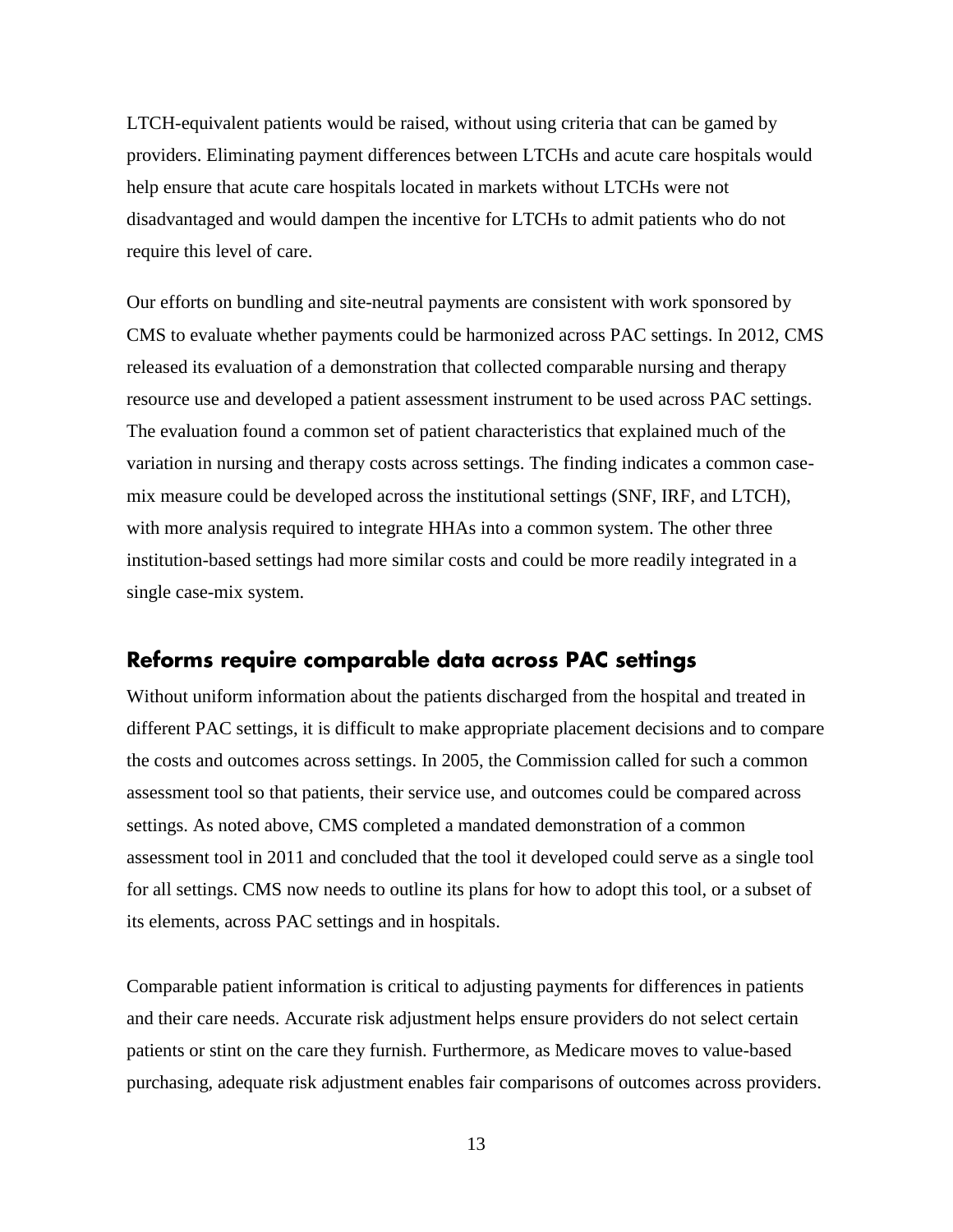Otherwise, a provider may appear to be inefficient or to have worse outcomes than its "peer" when, in fact, the provider treats sicker patients.

Comparable data is also needed to evaluate the efficacy of settings. One setting may be less costly but have poorer outcomes. The Commission has pushed for risk-adjusted quality measures that gauge patient outcomes, leaving providers and MA plans the task of deciding how to furnish care (the focus of many process measures). The Commission has also discussed the need for a limited set of measures to simplify the myriad of metrics providers and MA plans are required to report.

Because the goal of PAC is often to get the patient home, the Commission has developed measures for risk-adjusted rates of discharge to the community for SNFs and IRFs. Rehospitalization rates—especially for conditions that are potentially avoidable—are also a good gauge of the care furnished, and we now use this measure in evaluating the quality of SNFs, IRFs, and HHAs. We have developed measures for these same three settings that include a period after discharge so that providers have an incentive to coordinate care across settings. Aligning measures across sites allows comparisons of providers' quality and could eventually be used to tie payments to outcomes.

In CMS's demonstration, comparable outcomes data were collected and risk adjusted. The study examined readmission rates and two functional status measures—improvement in selfcare and mobility. Some differences among settings were found, but an important take-away is that comparable, risk-adjusted outcomes measures are possible across PAC settings with a common assessment tool. The Commission urges the adoption of common risk-adjusted outcomes-based measures and that CMS move as quickly as practicable to require all PAC providers and acute care hospitals to use a uniform assessment instrument. For sectors currently required to use a different tool, key elements from the common tool could be added to required tools, thus ensuring continuity in running these sectors' case-mix systems used to make FFS payments.